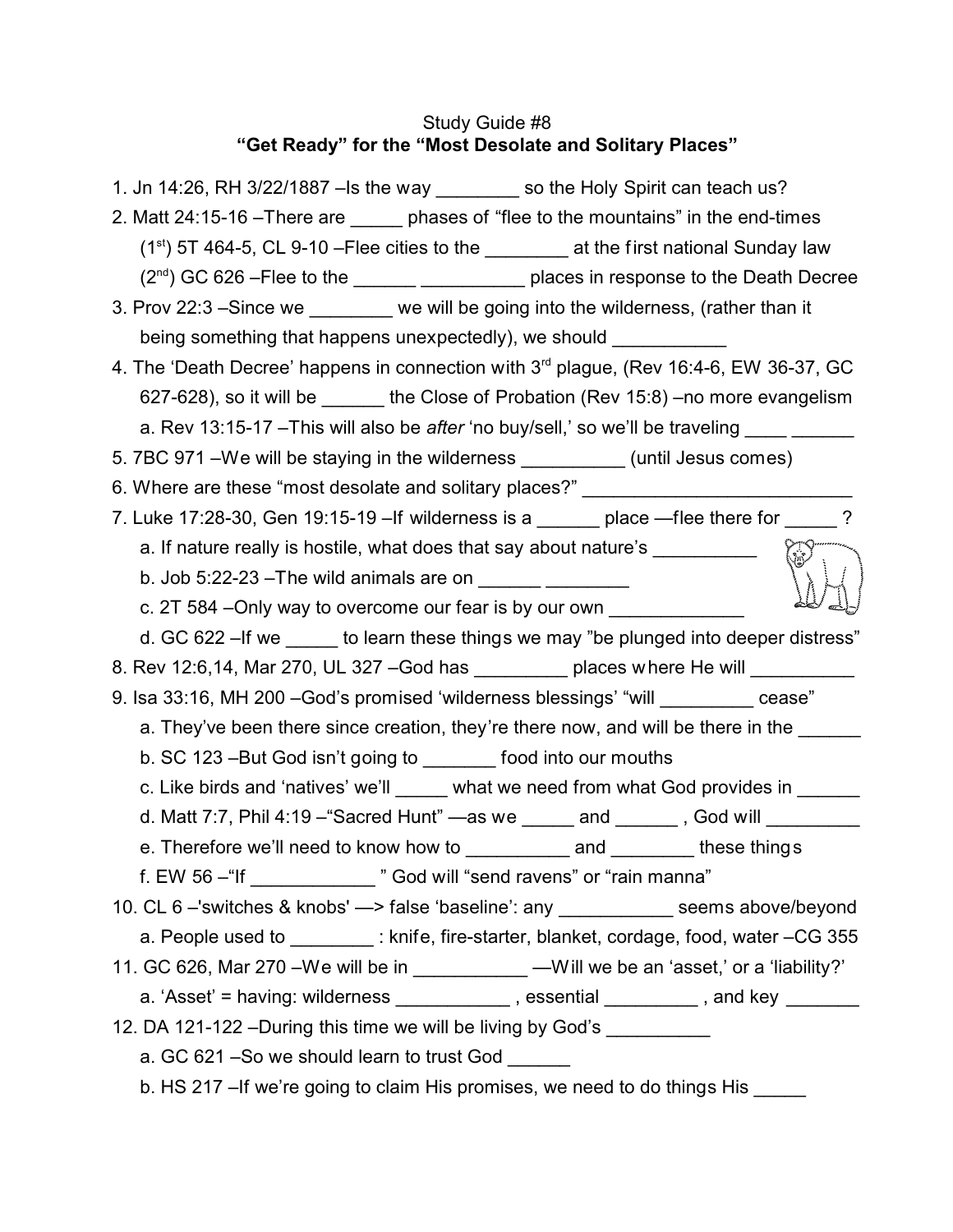#### 1. *Review and Herald*, March 22, 1887

There is nothing that Satan fears so much as that the people of God shall clear the way by removing every hindrance, so that the Lord can pour out his Spirit upon a languishing church and an impenitent congregation. ... When the way is prepared for the Spirit of God, the blessing will come.

# 2. *Testimonies for the Church Vol. 5*, pages 464-465

The time is not far distant, when, like the early disciples, we shall be forced to seek a refuge in desolate and solitary places. As the siege of Jerusalem by the Roman armies was the signal for flight to the Judean Christians, so the assumption of power on the part of our nation in the decree enforcing the papal sabbath will be a warning to us. It will then be time to leave the large cities, preparatory to leaving the smaller ones for retired homes in secluded places among the mountains.

# 3. *Country Living*, pages 9-10, —Letter 5, 1904; (also on 2SM 141)

Again and again the Lord has instructed that our people are to take their f amilies away from the cities, into the country, where they can raise their own provisions; for in the future the problem of buying and selling will be a very serious one. We should now begin to heed the instruction given us over and over again: Get out of the cities into rural districts, where the houses are not crowded closely together, and where you will be free from the interference of enemies.

# 4. *Great Controversy,* page 626

As the decree issued by the various rulers of Christendom against commandment keepers shall withdraw the protection of government and abandon them to those who desire their destruction, the people of God will flee from the cities and villages and associate together in companies, dwelling in the most desolate and solitary places. Many will find refuge in the strongholds of the mountains.

# 5. *Early Writings*, pages 36-37

I saw that the four angels would hold the four winds until Jesus' work was done in the sanctuary, and then will come the seven last plagues. These plagues enraged the wicked against the righteous; they thought that we had brought the judgments of God upon them, and that if they could rid the earth of us, the plagues would then be stayed. A decree went forth to slay the saints, which caused them to cry day and night for deliverance.

# 6. *Great Controversy*, pages 627-628

When Christ ceases His intercession in the sanctuary, the unmingled wrath threatened against those who worship the beast and his image and receive his mark (Revelation 14:9, 10), will be poured out. The plagues upon Egypt when God was about to deliver Israel were similar in character to those more terrible and extensive judgments which are to fall upon the world just before the final deliverance of God's people. Says the revelator, in describing those terrific scourges: "There fell a noisome and grievous sore upon the men which had the mark of the beast, and upon them which worshiped his image." The sea "became as the blood of a dead man: and every living soul died in the sea." And "the rivers and fountains of waters . . . became blood." Terrible as these inflictions are, God's justice stands fully vindicated. The angel of God declares: "Thou art righteous, O Lord, ... because Thou hast judged thus. For they have shed the blood of saints and prophets, and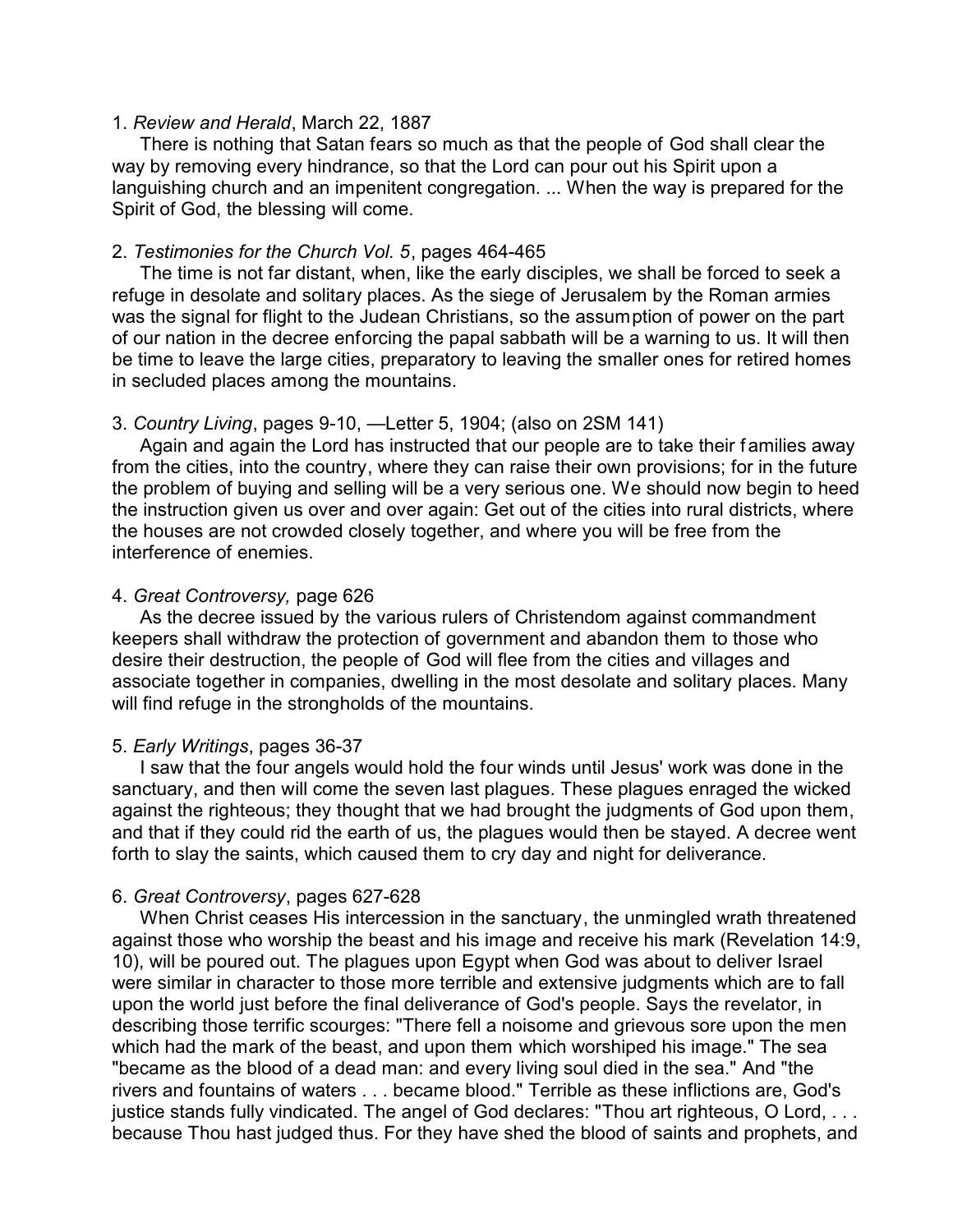Thou hast given them blood to drink; for they are worthy." Revelation 16:2-6. By condemning the people of God to death, they have as truly incurred the guilt of their blood as if it had been shed by their hands. In like manner Christ declared the Jews of His time guilty of all the blood of holy men which had been shed since the days of Abel; for they possessed the same spirit and were seeking to do the same work with these murderers of the prophets.

### 7. *S.D.A. Bible Commentary Vol. 7*, page 971

This time, which the angel declares with a solemn oath, is not the end of this world's history, neither of probationary time, but of prophetic time, which should precede the advent of our Lord. That is, the people will not have another message upon definite time. After this period of time, reaching from 1842 to 1844, there can be no definite tracing of the prophetic time. The longest reckoning reaches to the autumn of 1844.

#### 8. *Testimonies for the Church Vol. 2*, page 584

Those who sacrifice simplicity to fashion, and shut themselves away from the beauties of nature, cannot be spiritually minded.

#### 9. *Great Controversy*, page 622

Those who exercise but little faith now, are in the greatest danger of falling under the power of satanic delusions and the decree to compel the conscience. And even if they endure the test they will be plunged into deeper distress and anguish in the time of trouble, because they have never made it a habit to trust in God. The lessons of faith which they have neglected they will be forced to learn under a terrible pressure of discouragement.

#### 10. *Maranatha*, page 270

During the night a very impressive scene passed before me. There seemed to be great confusion and the conflict of armies. A messenger from the Lord stood before me, and said, "Call your household. I will lead you; follow me." He led me down a dark passage, through a forest, then through the clefts of mountains, and said, "Here you are safe." There were others who had been led to this retreat. The heavenly messenger said. "The time of trouble has come as a thief in the night, as the Lord warned you it would come."

#### 11. *The Upward Look*, page 327, (also on TDG 241)

He has made the strength of the everlasting hills to be a safe retreat for His people. He has prepared the mountains and the caves for His oppressed and persecuted children.

#### 12. *The Ministry of Healing*, page 200

The mountains and hills are changing; the earth is waxing old like a garment; but the blessing of God, which spreads for His people a table in the wilderness, will never cease.

#### 13. *Steps to Christ*, page 123

In His Sermon on the Mount, Christ taught His disciples precious lessons in regard to the necessity of trusting in God. These lessons were designed to encourage the children of God through all ages, and they have come down to our time full of instruction and comfort. The Saviour pointed His followers to the birds of the air as they warbled their carols of praise, unencumbered with thoughts of care, for "they sow not, neither do they